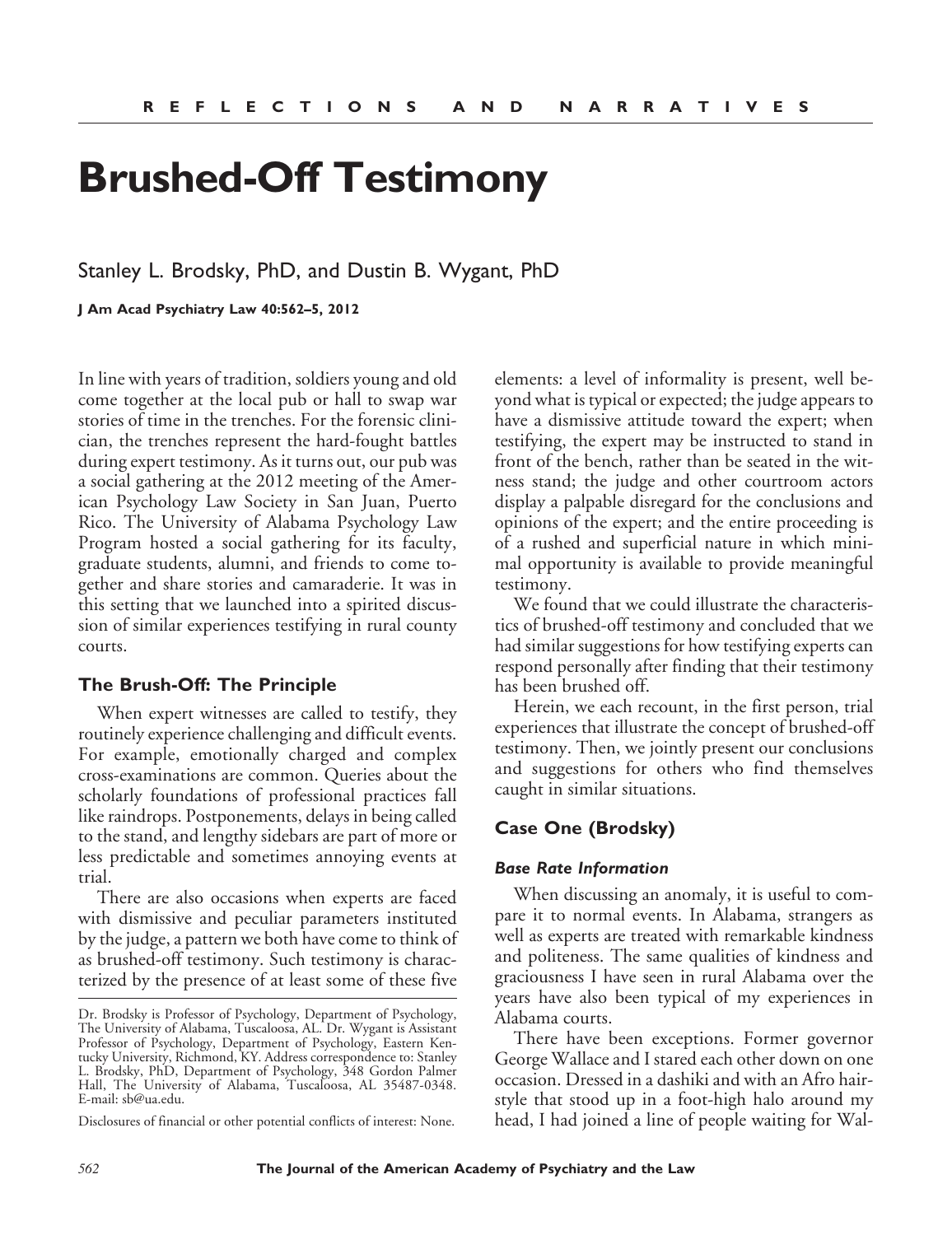lace's autograph in a program marking the dedication of a building. He stared at me for perhaps 30 seconds. I stared back. Finally, in a gesture of mock civility he said, "Y'all have a good day," and signed. He showed disapproval, certainly, but not a brushoff. At a rural diner, when a colleague and I were especially hairy and hippie-looking, we were told that the diner was out of food, no matter what we ordered. It was part of the adversarial vocabulary that acknowledged our presence, but they took no formal action to move us on. In courtrooms, however, judges have been consistently polite, welcoming, and often chatty. That's why the brushed-off experience stands out so clearly.

## *Joining the Gang*

I arrived at the single courtroom to provide expert testimony in the sentencing hearing of a defendant with whom I had completed a forensic evaluation. It was in the mostly empty courthouse of a rural county of about 20,000 people in central Alabama. The courtroom was empty, too, apart from a cluster of people gathered around the judge's bench. Spotting me entering the courtroom, the defense attorney for the person accused of murder rushed to meet me. He led me by the arm to the group standing in a halfcircle, speaking quietly to the judge.

I was placed in the center of the group of perhaps 15 people. I knew the defendant and the defense attorney who had retained me. He whispered the names and roles of some of the participants without explaining why they were present. The convicted codefendant (and spouse of the defendant) in his white, soiled prison uniform stood close in, handcuffed and shackled. The attorney for the state stood nearby. The family members and minister of the defendant were there, too. The family members of the deceased victim joined the half circle. Two police officers stood among us, one close to the co-defendant. Other people standing alongside were not identified, but one seemed to be a news reporter.

I was sworn in by the judge who made no eye contact with me. The defense attorney sped through a few questions, hardly touching on the pathological background of the defendant, my assessment procedures, my forensic interview, the specific psychological measures I had used, my synthesis of the data, or the conclusions presented in my report. The report had been conveyed to the attorney several months earlier, but here he mostly ignored it. He asked five questions, all of which were about my conclusions. He tried to introduce my qualifications, but the judge waved him off. The state's attorney asked a single question about whether I had testified in court before.

To me, there were many findings from the assessment that were related to the sentencing at hand. But after 15 minutes, the judge concluded that phase of the trial. It is common for expert witnesses who are so inclined to second guess rulings of the court, but it is rare that such efforts have much payoff. However, the procedures left me stunned. Why was everyone standing around? Why had the judge seemed so resistant to allowing my complete testimony? I had the impression that my testimony had been ignored and was not valued. While we all stood there, the judge pronounced the severest possible sentence on the defendant.

## *Afterthoughts*

I don't dwell on things. Within an hour, the court appearance had left my mind, only to pop up unexpectedly now and then. One such pop-up moment was when my colleague Dustin Wygant and I were sharing our war stories. With that stimulus, I have revisited my brushed-off testimony.

I do not narcissistically assume that the court should accept and act on my every word. When I testify, I appreciate that my place in the legal process is limited and focused. I am not one of those who prefer not to know the outcome of the hearing or trial. I am curious, but I am not invested in the outcome as a sign of the worth of my efforts.

Sometimes judges (or juries) and I agree. Sometimes we do not. In this case, my appearance probably made no difference. The judge did not even pay lip service to the possibility that my testimony might have contributed something substantive.

The presence of a crowd around the judge's bench told me that the judge was speeding up the process. Testifying while standing gave the same impression. I have watched experts testify standing in Great Britain, New Zealand, and Australia. I have nothing against standing. However, this testimony was an improvised event, and improvised acts have a thrown-together quality.

Did the judge owe the defendant more than he gave her? I think so. Justice on a moving sidewalk seems strange and strained. However, the judge did not owe me anything. I am clear that I was a guest in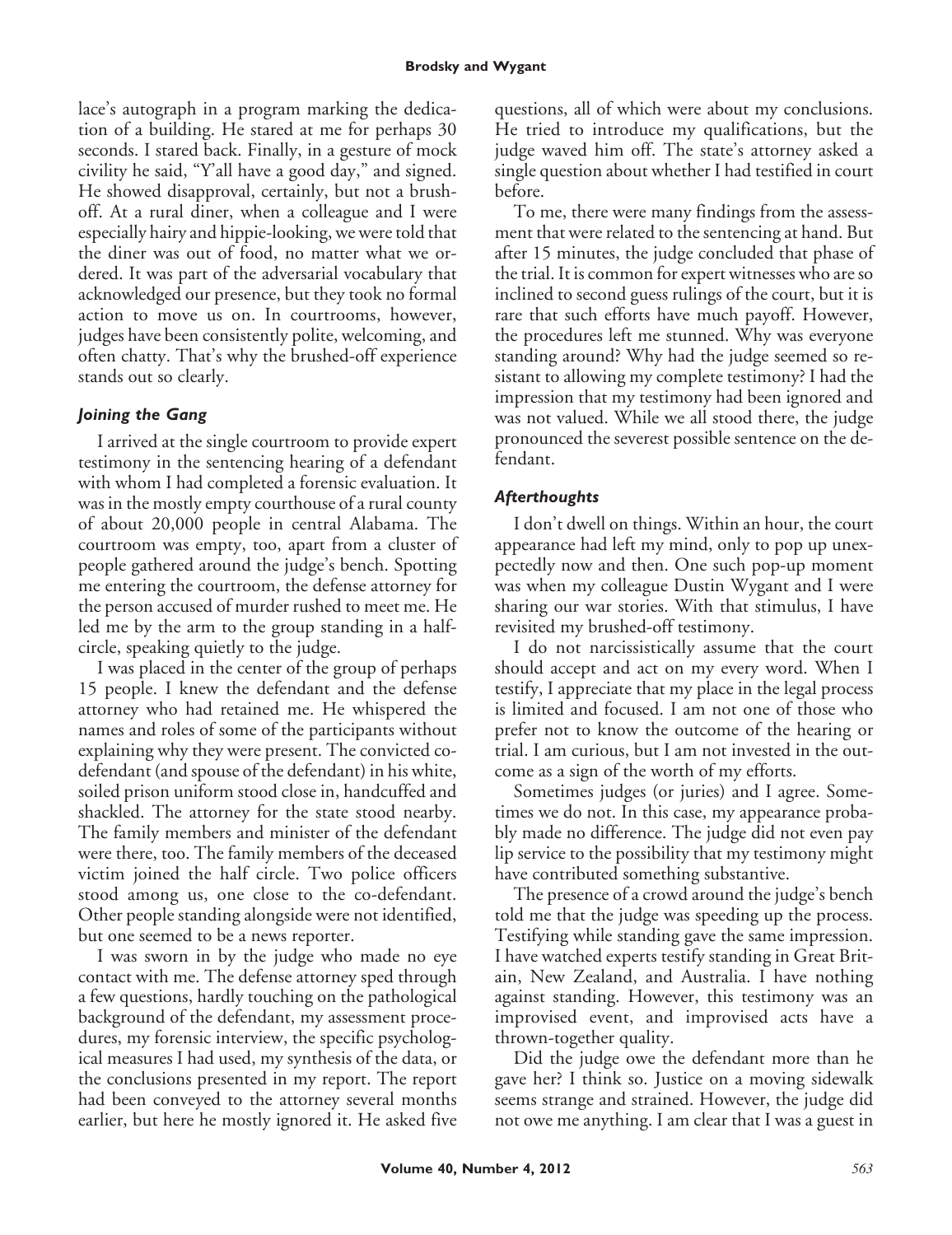the courtroom. Hosts have great latitude in how they treat their guests, and abrupt and arbitrary behaviors are within the judge's purview.

In *Chelsea Hotel*, the Leonard Cohen song about his brief fling with Janis Joplin, Cohen closes with, "I remember you well in the Chelsea Hotel, that's all; I don't even think of you that often." That's how I reflect on this brush-off. I remember it well, but don't dwell on it. It may be appropriate to add one concluding thought: that's the way it should be.

## **Case Two (Wygant)**

#### *"Just stand up here and tell the judge what you think* ...*"*

My case took place in a small rural county circuit court in eastern Kentucky. I had evaluated a defendant charged with multiple counts of felonious burglary for competency to stand trial and criminal responsibility. In conducting his assessment, I diagnosed the defendant with mild intellectual disability. Despite his disability, I had opined that he was both competent to stand trial and that the data could not support an insanity defense. Consequently, the defense attorney did not issue a copy of my report to the judge. However, she believed that some of my findings might offer mitigating information to the court during the sentencing hearing in the form of diminished capacity during the commission of the offenses. The defendant had been convicted of all charges.

There were two co-defendants in the case, both of whom had been evaluated at the state's forensic psychiatric facility. Neither of the co-defendants had been found incompetent to stand trial or insane. There were three separate defendants in the case, each represented by different counsel. Neither of the co-defendants had called expert witnesses. I recognized early on that my position in the courtroom was marginalized when I heard one of the attorneys of a co-defendant say, "I heard you brought some damned shrink here to make us all look bad." He did not realize that he had made the comment in front of me.

Both attorneys for the co-defendants were able to get their cases heard by the judge first. On each occasion, the attorneys put forth little effort in arguing mitigating factors for the judge to consider (e.g., first major criminal charges, low average IQ, or promise of restitution). Shortly before I was set to testify, the attorney who retained me approached and said that she was not sure whether I would have any impact in the case, since the judge had already sentenced each of the co-defendants to nine years' imprisonment. Nevertheless, she wanted to proceed and called me to the stand.

I still considered myself somewhat of a novice in court. While I had worked in forensic psychology for six years (including an internship and postdoctoral training), I had been called to court only a handful of times and never in Kentucky since relocating there. I felt a twinge of excitement and nerves as I saw the players take the stage. At the last moment, however, the attorney who had retained me came over and informed me that I would not be delivering my testimony in the witness box. Quite unexpectedly, she said, "We're just going to have you stand here and tell the judge what you think."

I have to admit that I was taken aback. Constancy and anticipated rituals before testifying have always calmed me, so this change was unnerving. At first I thought, 'Okay, this is a little strange; now what do I do?' I approached the bench. The court stenographer turned on a white-noise generator so that the court audience could not hear my testimony. The defense attorney stood to my left and the prosecutor to my right. The judge looked askance at me during my testimony with one hand holding up his head, giving an appearance of profound disinterest. Perhaps most unnerving was that the defendant was nowhere in sight. Before I began speaking, I turned around and saw him standing about 30 feet from me. It seemed odd to me that the man I would be describing to his sentencing judge wouldn't even hear what I had to say about him. Adding to the unusual aspects of the experience, at no point was I asked to raise my right hand or affirm a sworn statement. 'Just tell the judge what you think' ran once more through my head. 'Okay,' I thought, 'where and how do I begin?'

Before I said anything, the defense attorney began with a statement, "I'm going to ask you a couple of background questions," and launched into some very brief qualification queries. The prosecutor and judge had no questions about my professional background. The defense attorney then asked me questions about my involvement in the case and the methods I used to examine the defendant. When I began to describe using the Wechsler Adult Intelligence Scale (WAIS-IV), the judge spoke up for the only occasion during my testimony, and said, "Doctor, we don't need to know about the test procedure, just tell us his scores." Well, that struck me as obtuse, considering that the